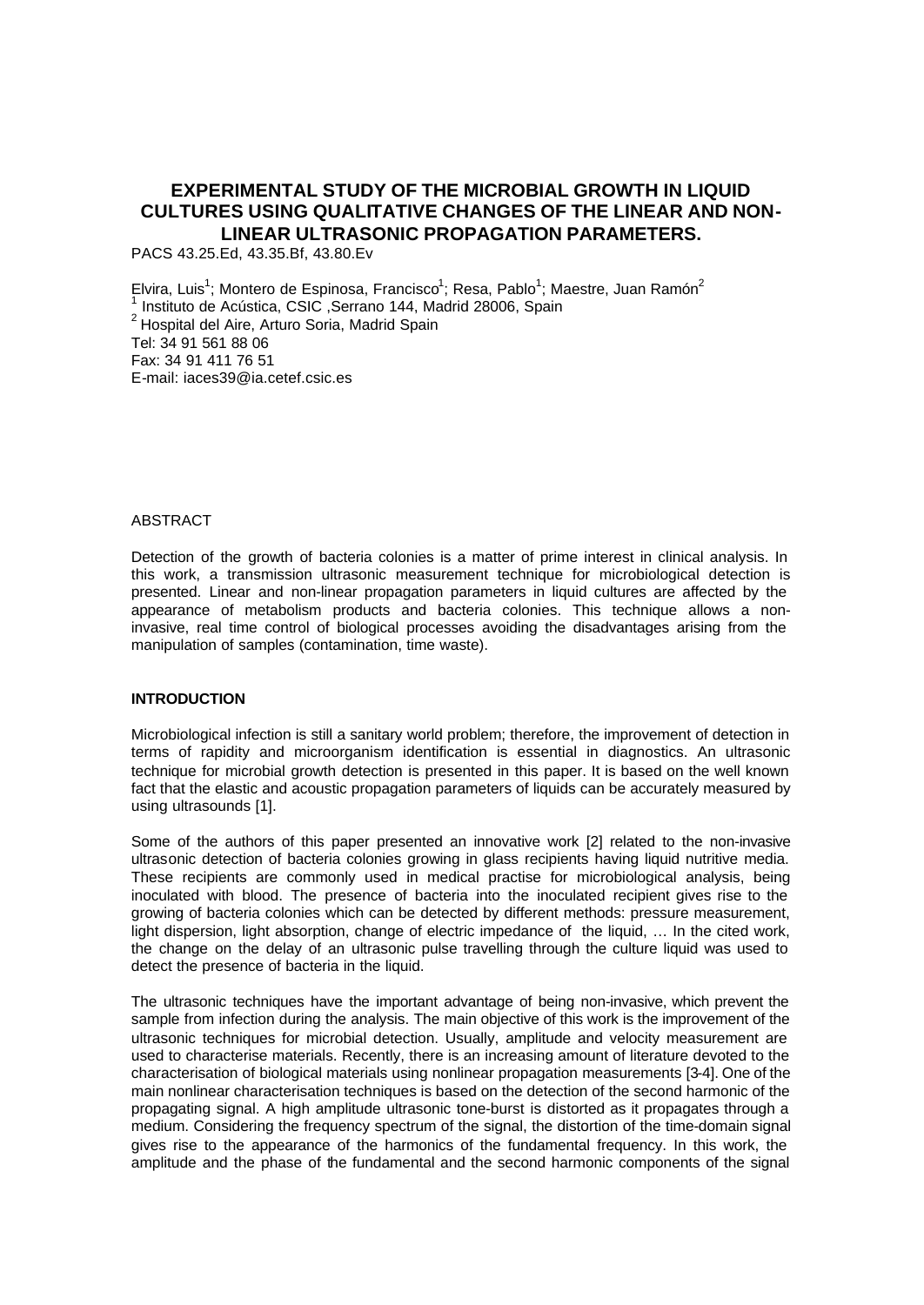were obtained from the time-domain signals. All of these parameters change with the growth of micro-organisms in the culture liquid.

A new ultrasonic transducer based on a four channel array structure has been developed to carry out the microbial growth characterisation. This transducer is placed at the bottom of the culture bottles. An ultrasonic pulse is sent from one array element towards the gas-liquid interface inside the bottle; this pulse is detected by another element of the array after being reflected at that surface. The segmented array consist of two 2MHz sector individual transducers together with other two 4Mhz transducers with the same geometry and sector aperture. The total array aperture is focalised to improve the reception signal. This configuration allows an enhanced detection of the second harmonic of an emitting pulse centred at 2MHz. The growth of an *Escherichia coli* culture was ultrasonically detected using this transducer.

#### **EXPERIMENTAL METHOD**

Commercial culture bottles of Hemoline (BioMérieux) were used as a nutritive media suitable for microbial growth. These bottles are commonly used in medical practise for microbiological analysis, being inoculated with blood. In the tests presented here, the recipients were aseptically inoculated with an *Escherichia coli* controlled suspension. This microorganism produces an important amount of QC which makes it easily detectable by ultrasonic measurements. The microbial concentration at the beginning of the ultrasonic detection test was 1000 UFC/ml.

Montero and Maestre [2] showed the suitability of the measurement of the time of flight of an ultrasonic transmitting burst to detect the growth of *Escherichia coli* inside these recipients. For the measurements, these bottles were place inside a water bath to achieve a stable temperature of 35ºC in the samples. A through transmission technique was used and two transducers (the emitter and the receiver) were placed in the opposite sides of the bottles (Figure 1). This configuration will be referred as "S". The specific array-type transducer presented in this paper (Figure 2) was developed to make the measurement from the bottom of the bottles. This configuration enlarges the ultrasonic path length and will be referred as "B". The longer the ultrasonic path, the higher the differences of the ultrasonic parameters measured as the culture liquid is being colonized by the microorganisms.



Figure 1. "S" configuration: two transducer placed in the opposite sides of the culture bottle. "B" configuration: One transducer array placed at the bottom of the culture bottle, with the ultrasonic tone-burst being reflected at the liquid-gas interface.

The active part of the developed transducer consists of 4 different PZ27 (Ferroperm) piezoceramic sector elements. Two elements have a resonant frequency of 2MHz and the other two have a resonant frequency of 4 MHz. Each element can be independently used as emitter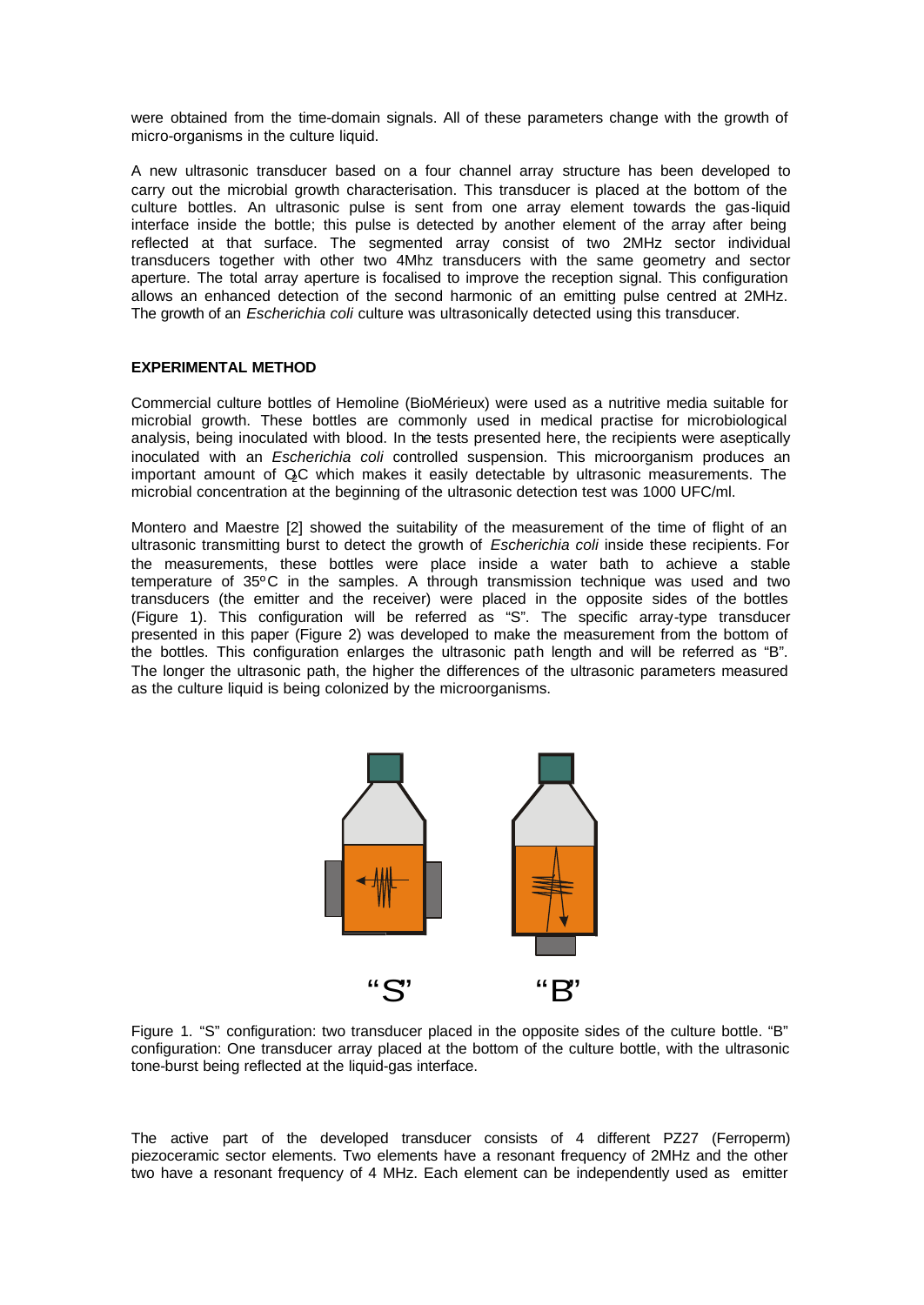or receiver. A backing of Araldite D (Ciba&Geigy) mixed layer were implemented to enhance the efficiency of the transducer. All these elements are embedded into a plastic tube.



Figure 2. Photograph of the 2-4MHz transducer array.

The emitting elements were electrically excited by a MATEC MBS 8000 high power ultrasonic generator that gives 400V P-P tone-burses. The transducer is able to work at one of the following three modes: Emitting at a central frequency of 2MHz and receiving with the same frequency, emitting at a central frequency of 4MHz and receiving with the same frequency and, finally, emitting at a central frequency of 2MHz and receiving with the double frequency (4MHz). This was the operation mode selected for the measurements presented in this paper. It must be noted that although the receiving transducer element works as a band-pass filter centred at 4MHz, an important amount of energy of the emitting signal fundamental component (2 MHz) is detected. Therefore, a multi-parameter characterisation of the changes in the liquid culture can be achieved using this measurement configuration.

### **EXPERIMENTAL RESULTS**

# Fundamental Frequency Component (2MHz)

Figure 3 shows a plot of the time of flight delay registered during the growth of *Scherichia coli* using the "S" configuration (transducers placed at two opposite sides of the bottle). There is a decreasing trend on the delay time related to an increase of the propagation velocity in the liquid caused by the microbial growth. It can be seen that the maximum negative slope is reached near the fifth hour, although the decreasing trend begins before. Nevertheless, determining the time when the velocity starts to increase is not easy because of the measurement fluctuations caused by temperature variations in the water bath. The same plots are shown in Figure 4 with the time of flight variation measured with the new developed transducer at the bottom of a test bottle ("B" configuration). The positioning of the transducer respect to the reflecting surface is critical. The changes registered by this second configuration are bigger due to the increase of the ultrasonic path length. Nevertheless, the amplitude of the time of flight fluctuation cannot be explained only by the increasing of this length, which is multiplied by a factor of 2.6. Furthermore, there is a quite different behaviour of the delay time after five and a half hours: when this delay begins to increase in the "S" configuration, the delay slope continues slightly decreasing. The increase of the delay time in the "B" configuration is caused by the precipitation of bacteria colonies at the bottom of the bottle and the appearing of supernatant colonies at the reflecting surface.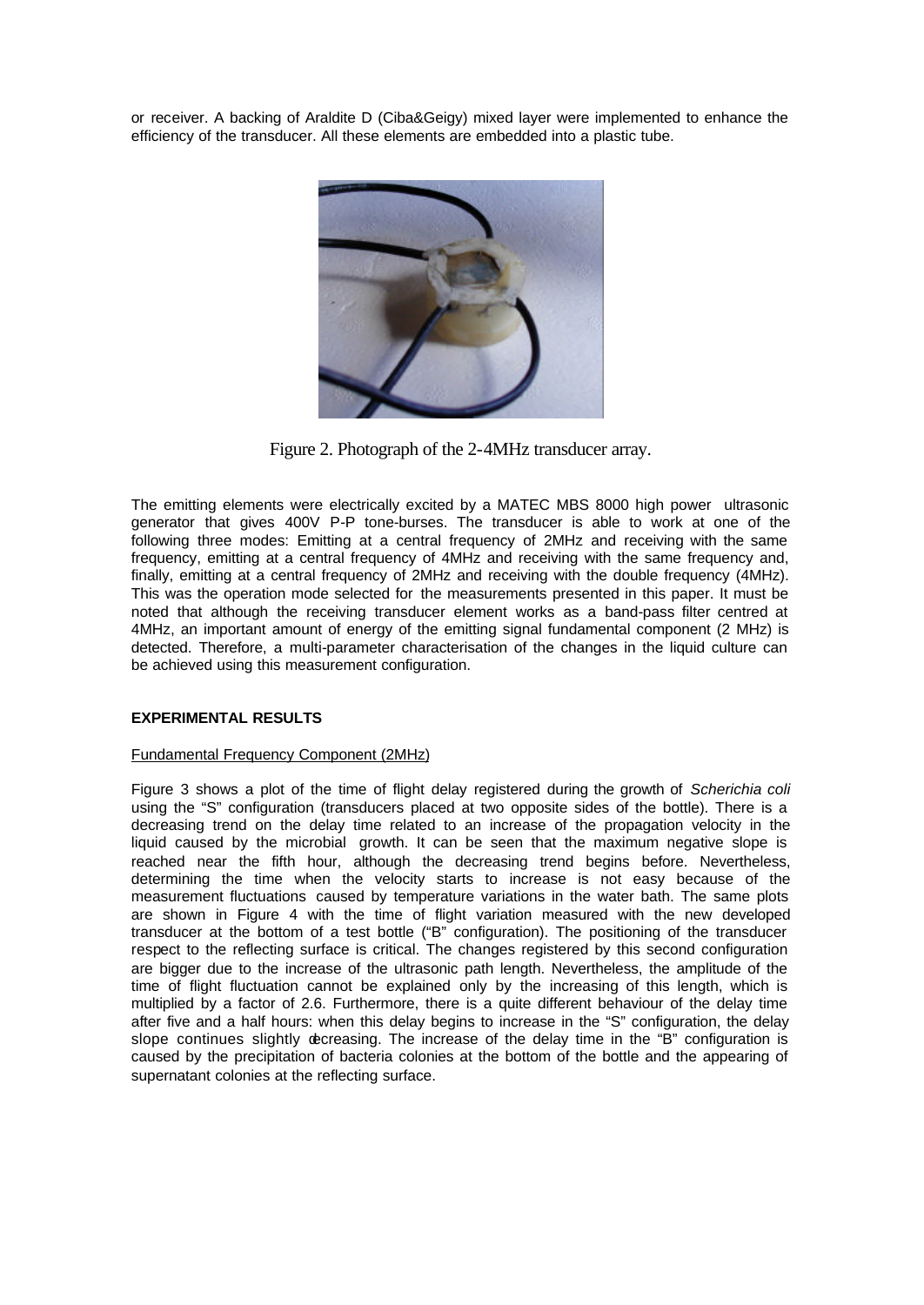

Figure 3. Time of flight delay (s) as a function of the incubation time. The green line represents the delay of the inoculated sample measured with the transducers at opposite sides of the bottle ("S" configuration). The black line is the delay time registered at a reference bottle.



Figure 4. Time of flight delay (s) as a function of the incubation time. The green and red lines represent the delay of the inoculated samples measured with "S" and "B" configurations, respectively. The black line is the delay time registered at a reference bottle.

The amplitude measurement is plotted in Figure 5 and describes the same phenomena. First, there is an increasing of the amplitude related to the microbial growth beginning before the second hour. The amplitude reaches a maximum near the third hour and, after that, a sudden decrease of the amplitude takes place. This can be related to the precipitation or/and the flotation of the bacteria colonies. After this decrease, there is an oscillating behaviour of the amplitude which is consequent with the chaotic characteristic of the reflection and transmission phenomena taking place at the surfaces were depositions and supernatants develop. Finally, a stabilization is reached at the eighth hour.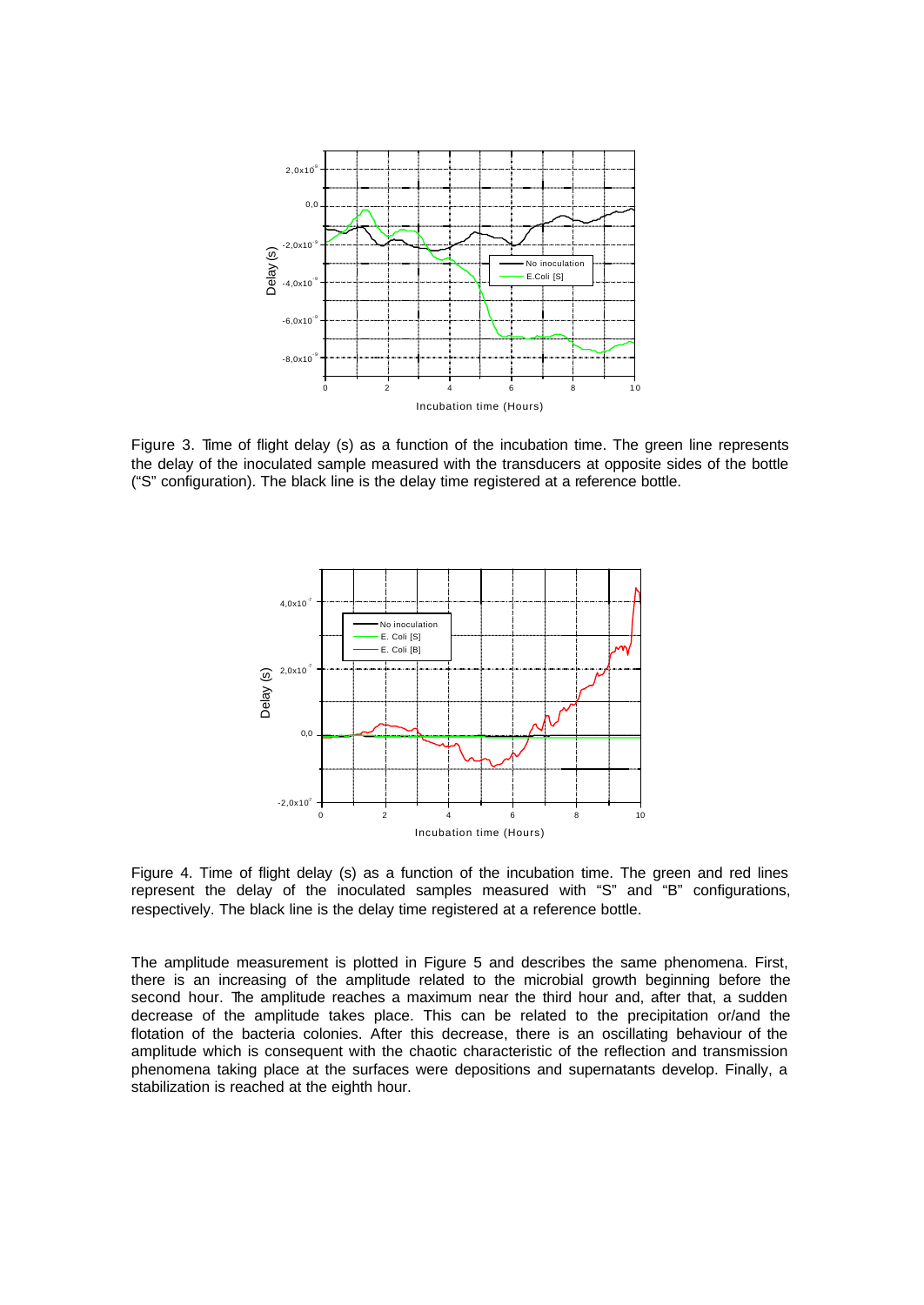

Figure 5. Normalised amplitude as a function of the incubation time. The green and red lines represent the amplitude of the inoculated samples measured with "S" and "B" configurations, respectively. The black line is the amplitude registered at a reference bottle.

#### Second Harmonic Component (4MHz)

The second harmonic amplitudes are plotted on Figure 6. Comparing this figure to Figure 5 it can be seen that there is not a positive slope at the beginning of the bacterial growth which maybe related to an initial appearance of small microbial depositions that can be seen by this higher frequency but could not be detected by the fundamental. This also explains the fastest decreasing slope which is shifted forward almost half of an hour compared to the fundamental component case, showing the more sensitiveness of the second harmonic.

The difference between the time of flight of the second and the fundamental component of the frequency is plotted in Figure 7 for the first three hours. It can be seen that initial fluctuations of time of flight of fundamental and second harmonic component, which presumably belong to instabilities of the bath, cancel. Therefore, an initial flat behaviour is achieved, which suddenly changes abruptly some minutes before the second hour showing the *Escherichia coli* growth.



Figure 6. Second harmonic amplitude as a function of the incubation time. The green and red lines represent the second harmonic amplitude of the inoculated samples measured with "S" and "B" configurations, respectively. The black line is the second harmonic amplitude registered at a reference bottle.